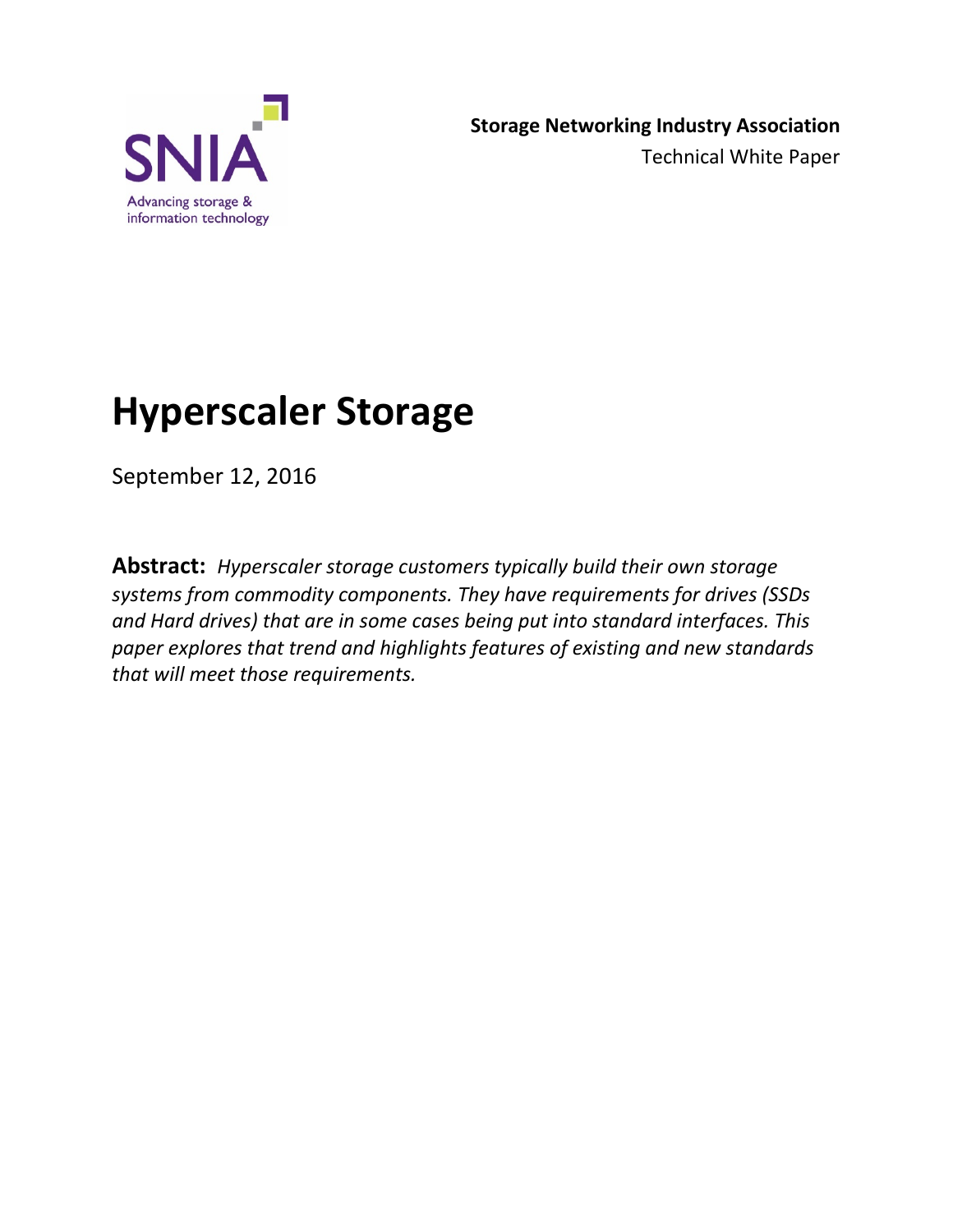#### USAGE

The SNIA hereby grants permission for individuals to use this document for personal use only, and for corporations and other business entities to use this document for internal use only (including internal copying, distribution, and display) provided that:

- 1. Any text, diagram, chart, table or definition reproduced shall be reproduced in its entirety with no alteration, and,
- 2. Any document, printed or electronic, in which material from this document (or any portion hereof) is reproduced shall acknowledge the SNIA copyright on that material, and shall credit the SNIA for granting permission for its reuse.

Other than as explicitly provided above, you may not make any commercial use of this document, sell any or this entire document, or distribute this document to third parties. All rights not explicitly granted are expressly reserved to SNIA.

Permission to use this document for purposes other than those enumerated above may be requested by e-mailing tcmd@snia.org. Please include the identity of the requesting individual and/or company and a brief description of the purpose, nature, and scope of the requested use.

All code fragments, scripts, data tables, and sample code in this SNIA document are made available under the following license:

BSD 3-Clause Software License

Copyright (c) 2016, The Storage Networking Industry Association.

Redistribution and use in source and binary forms, with or without modification, are permitted provided that the following conditions are met:

\* Redistributions of source code must retain the above copyright notice, this list of conditions and the following disclaimer.

\* Redistributions in binary form must reproduce the above copyright notice, this list of conditions and the following disclaimer in the documentation and/or other materials provided with the distribution.

\* Neither the name of The Storage Networking Industry Association (SNIA) nor the names of its contributors may be used to endorse or promote products derived from this software without specific prior written permission.

THIS SOFTWARE IS PROVIDED BY THE COPYRIGHT HOLDERS AND CONTRIBUTORS "AS IS" AND ANY EXPRESS OR IMPLIED WARRANTIES, INCLUDING, BUT NOT LIMITED TO, THE IMPLIED WARRANTIES OF MERCHANTABILITY AND FITNESS FOR A PARTICULAR PURPOSE ARE DISCLAIMED. IN NO EVENT SHALL THE COPYRIGHT OWNER OR CONTRIBUTORS BE LIABLE FOR ANY DIRECT, INDIRECT, INCIDENTAL, SPECIAL, EXEMPLARY, OR CONSEQUENTIAL DAMAGES (INCLUDING, BUT NOT LIMITED TO, PROCUREMENT OF SUBSTITUTE GOODS OR SERVICES; LOSS OF USE, DATA, OR PROFITS; OR BUSINESS INTERRUPTION) HOWEVER CAUSED AND ON ANY THEORY OF LIABILITY, WHETHER IN CONTRACT, STRICT LIABILITY, OR TORT (INCLUDING NEGLIGENCE OR OTHERWISE) ARISING IN ANY WAY OUT OF THE USE OF THIS SOFTWARE, EVEN IF ADVISED OF THE POSSIBILITY OF SUCH DAMAGE.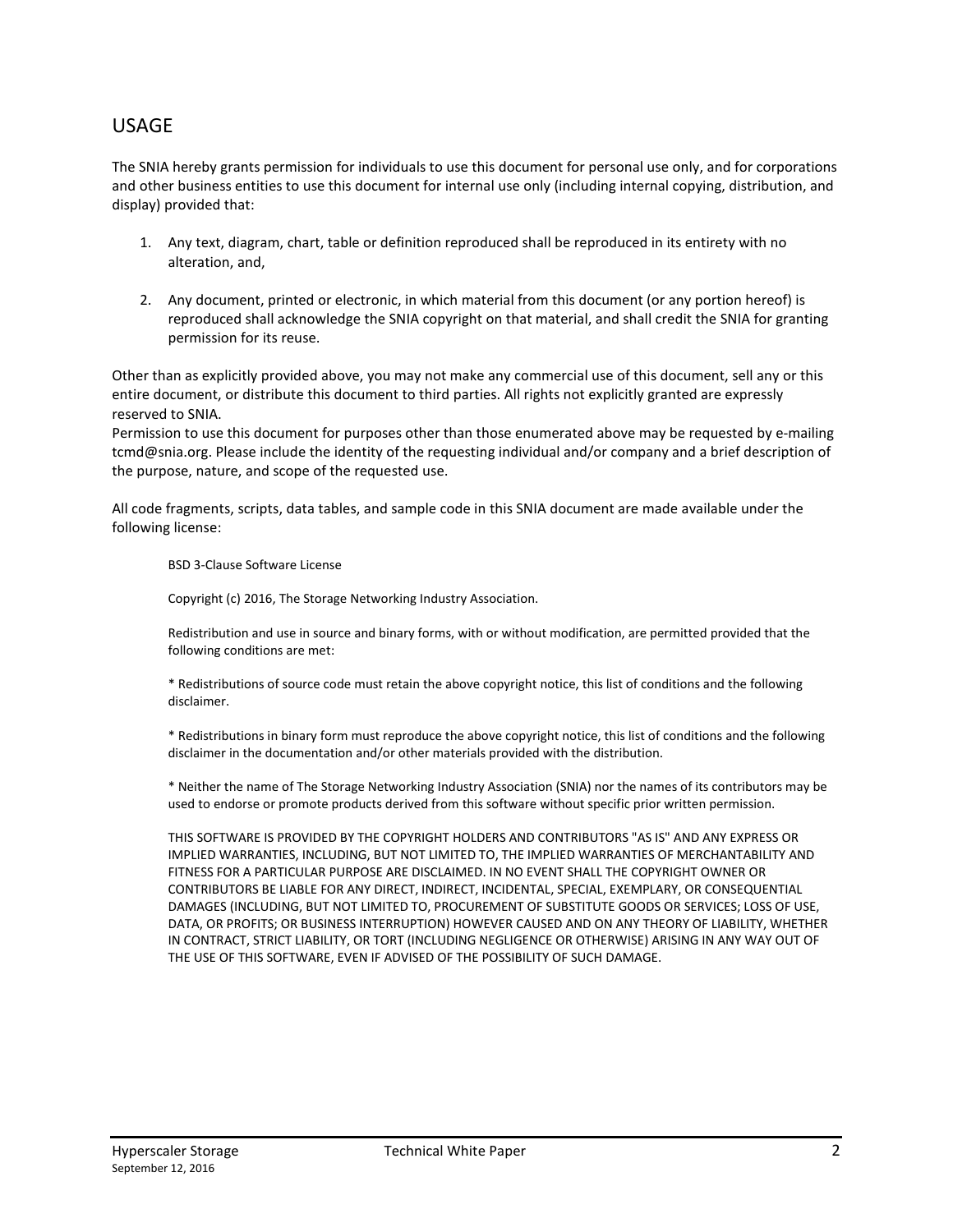#### DISCLAIMER

The information contained in this publication is subject to change without notice. The SNIA makes no warranty of any kind with regard to this specification, including, but not limited to, the implied warranties of merchantability and fitness for a particular purpose. The SNIA shall not be liable for errors contained herein or for incidental or consequential damages in connection with the furnishing, performance, or use of this specification.

Suggestions for revisions should be directed to http://www.snia.org/feedback/.

Copyright © 2016 SNIA. All rights reserved. All other trademarks or registered trademarks are the property of their respective owners.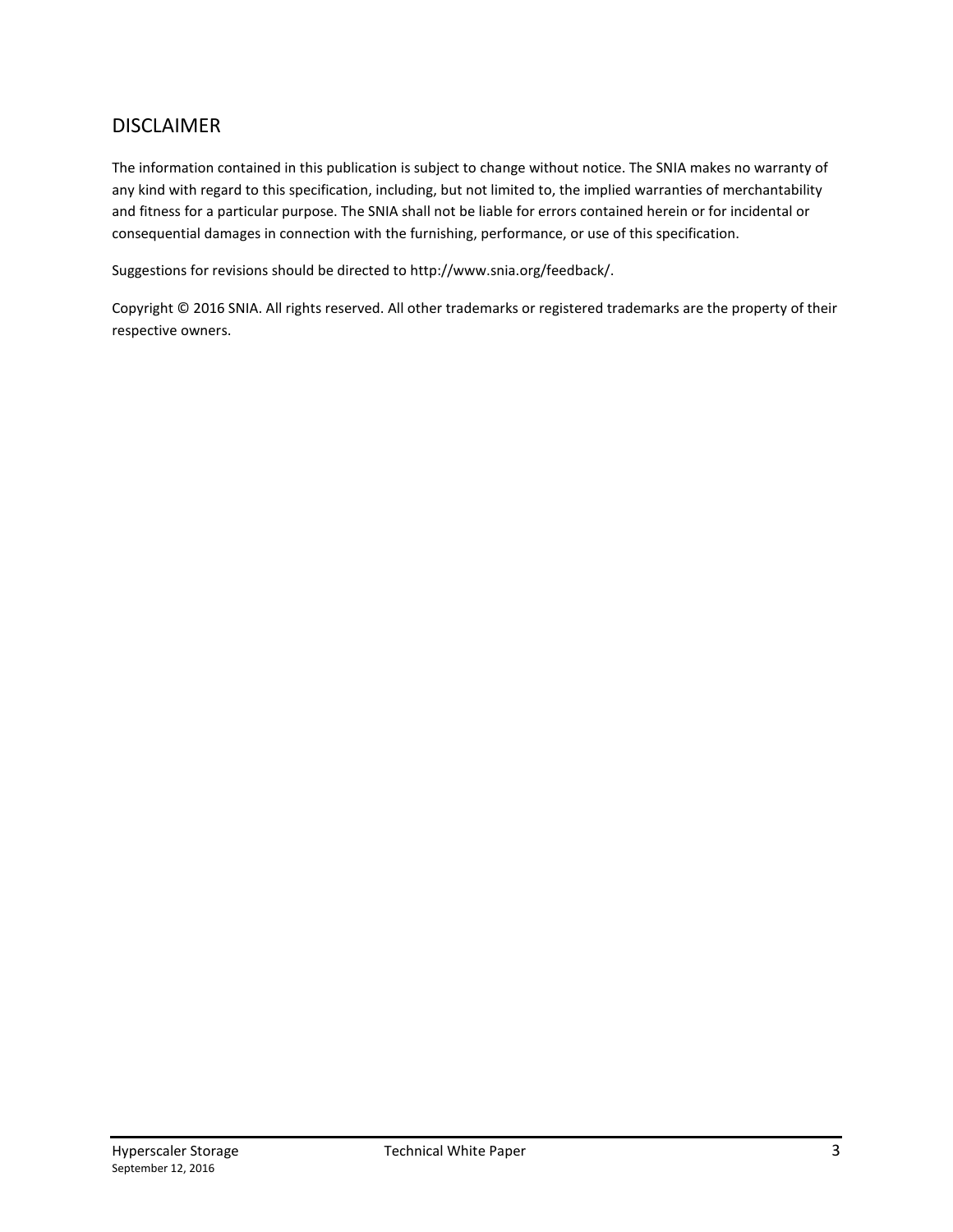#### **Foreword**

This paper is the work of the SNIA Technical Council. It includes information about features that may not yet be standardized and may change during the process of standardization.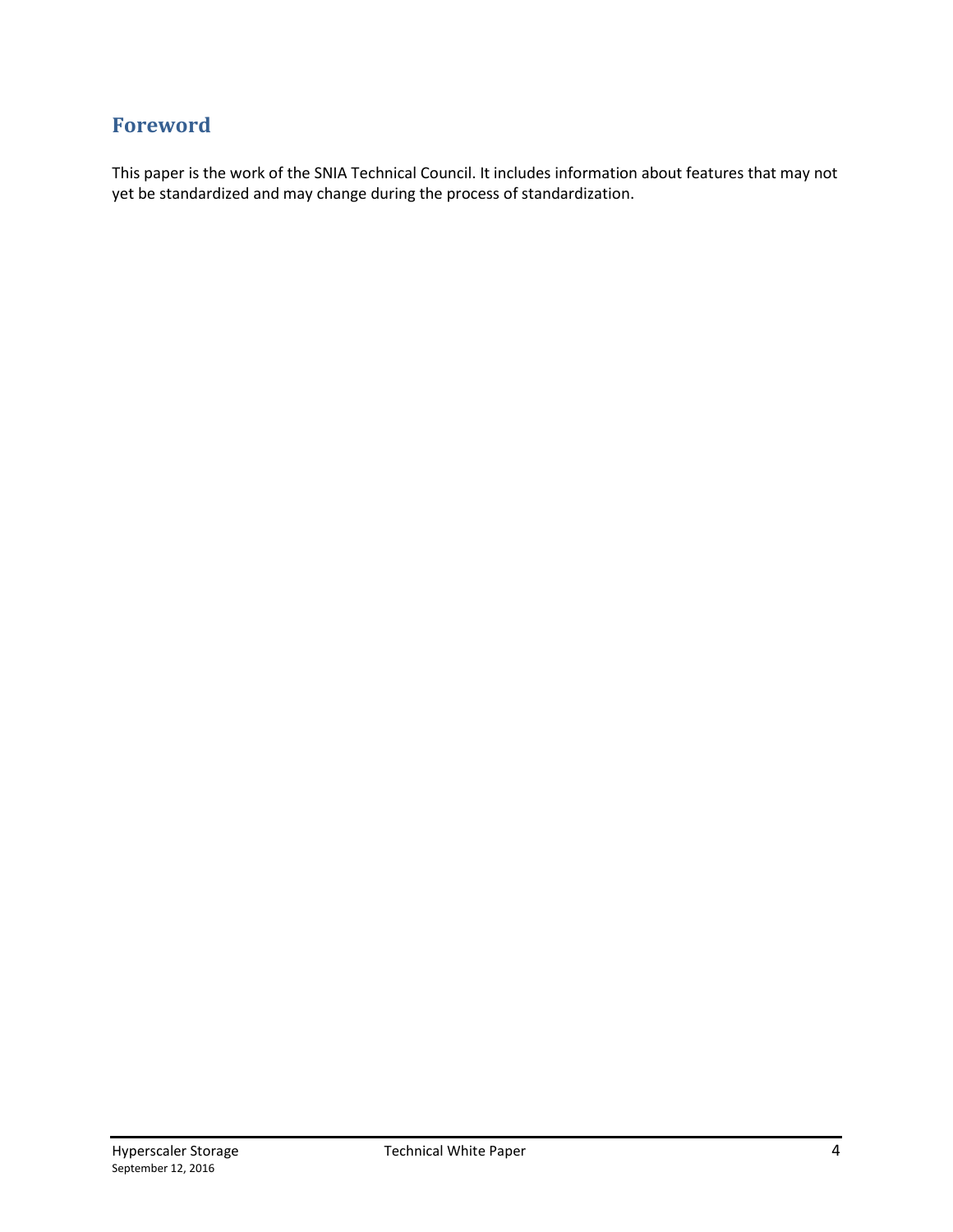#### **Executive Summary**

Large Datacenter customers are known as Hyperscalers. Nearly all of these customers build their own storage systems using Software Defined Storage (SDS) and commodity components, assembled in racks.

Managing this large pool of commodity components has proved challenging and several issues have been identified that could be addressed by new features on these storage components. This paper discusses these requirements and how existing standards and proposed changes to standards might address them.

## **1 Introduction**

Hyperscalers are large enough customers that they can and do request specific features from storage devices via the RFP acquisition process. Drive vendors will add these features in order to sell to these customers, but may differ in how these features are implemented and in how they extend standard interfaces to accommodate them. Software Defined Storage (SDS) products will also benefit from these features as they are added. Many Enterprises are taking advantage of the Hyperscalers techniques by using SDS.

At the 2016 FAST Conference, Eric Brewer (VP of Infrastructure for Google) talked about some of Google's requirements documented in a paper called *[Disks for Data Centers](https://research.google.com/pubs/archive/44830.pdf)*. It is likely that these requirements are not unique to Google as validated by Mike McGrath (Microsoft Azure), and that by addressing some of these requirements, other Hyperscaler customers will benefit.

The Google paper has two sets of requirements that are documented: physical changes (platter size, drive height, etc.) and logical changes to the controller. This paper discusses the later requirements and how they can be addressed by standard interface changes.

## **2 Hyperscaler Storage Infrastructure**

Hyperscale customers typically build their own storage systems from commodity components installed into racks and supplied by vendors termed Original Design Manufacturer (ODM) Direct. Each drive in these systems is assumed to be inherently unreliable so data redundancy across multiple nodes is assumed. This could allow for lower reliability drives if that would save cost. These systems consist of drive trays (Just a Bunch Of Disks – JBOD, and/or Just a Bunch Of Flash – JBOF) and compute servers. On the compute nodes, Software Defined Storage (SDS) is used to create the storage system. Scaling is horizontal by adding additional identical nodes to the existing cluster. Block, File and Object interfaces are available depending on application needs.

This higher level software provides the needed availability through redundant copies of data or through erasure coding across multiple drives. Performance is also achieved by using multiple drives for each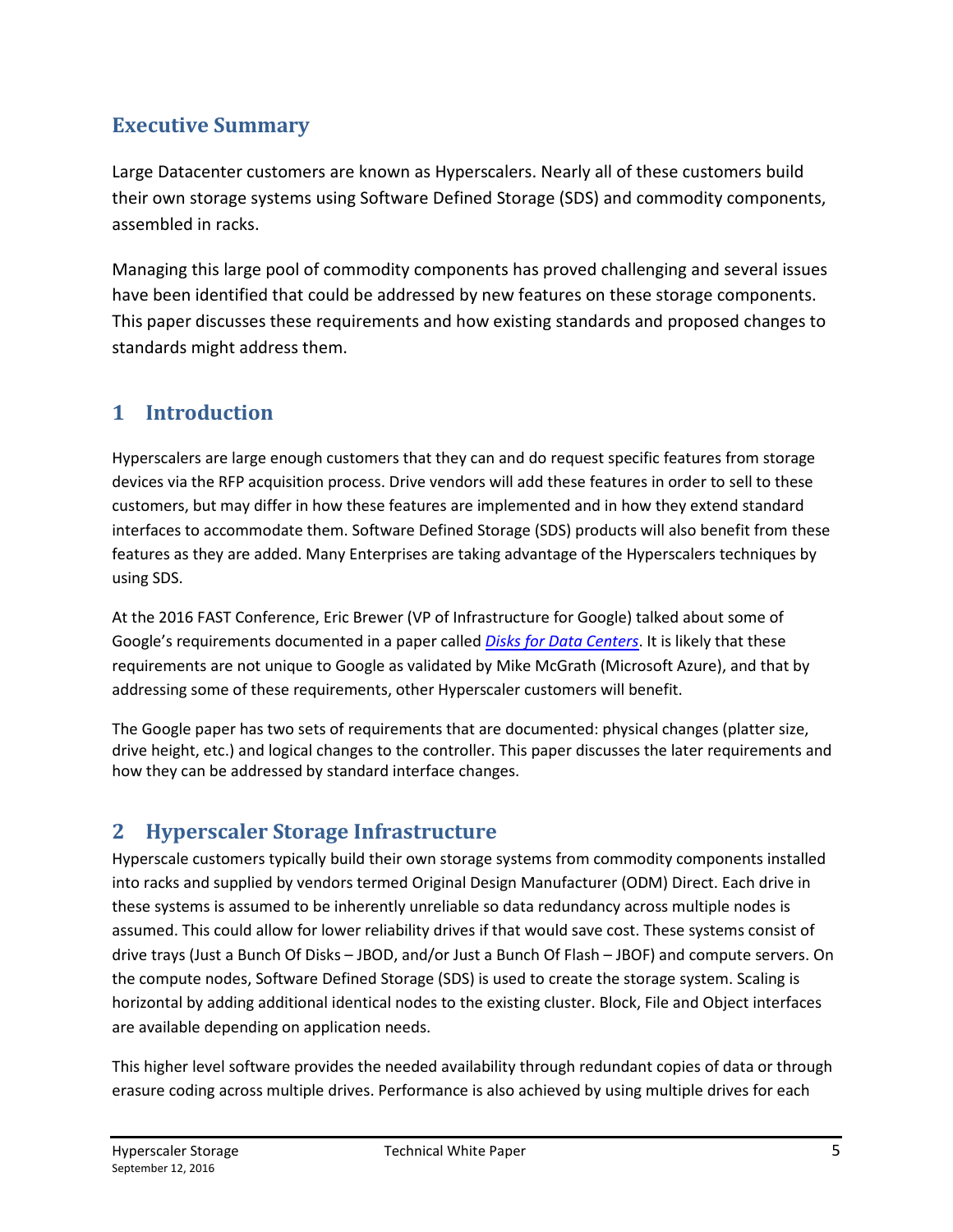request, serving the data in parallel. Management is performed through the SDS administrative interface and custom datacenter management software that monitors and manages the systems at a datacenter scale. Geographic replication between datacenters is also available for business continuity and disaster resilience.

## **3 Hyperscaler Requirements**

Storage devices in the data center are managed as a collection but are optimized for individual operation. The collective requirements include:

- Higher I/Os per second (IOPs)
- Higher capacity
- Lower tail latency
- Improved Security
- Reduced Total Cost of Ownership

These are compared to the existing drives that they can purchase today. Storage drives were originally designed to be individually resilient (going almost to the extreme to recover any data they are storing) and this is carried forward in the drives of today even though they are now principally components in an overall system,

Overall availability and performance of the collection is done by Software Defined Storage (SDS) by spreading the data across multiple drives both within the data center and geographically across datacenters. However, the drives are optimized to reliably store and retrieve data at the expense of consistent performance in some cases.

Some of the requested features include:

- Control timing over background tasks (when tail latency is an issue)
- Leverage disk's knowledge of details (which blocks are responding slow)
- Prioritize requests, but still allow disk firmware to do the scheduling
- Provide an abstraction layer for these features available from multiple vendors
- Have a Per I/O retry policy (Try really hard, or fail fast)

#### **4 Tail Latency**

One of the issues in large deployments of drives is known as Tail Latency. Another FAST 2016 paper *[The Tail at Store: A Revelation from Millions of Hours of Disk and SSD Deployments](https://www.usenix.org/conference/fast16/technical-sessions/presentation/hao)* analyzed:

• storage performance in over 450,000 disks and 4,000 SSDs over 87 days.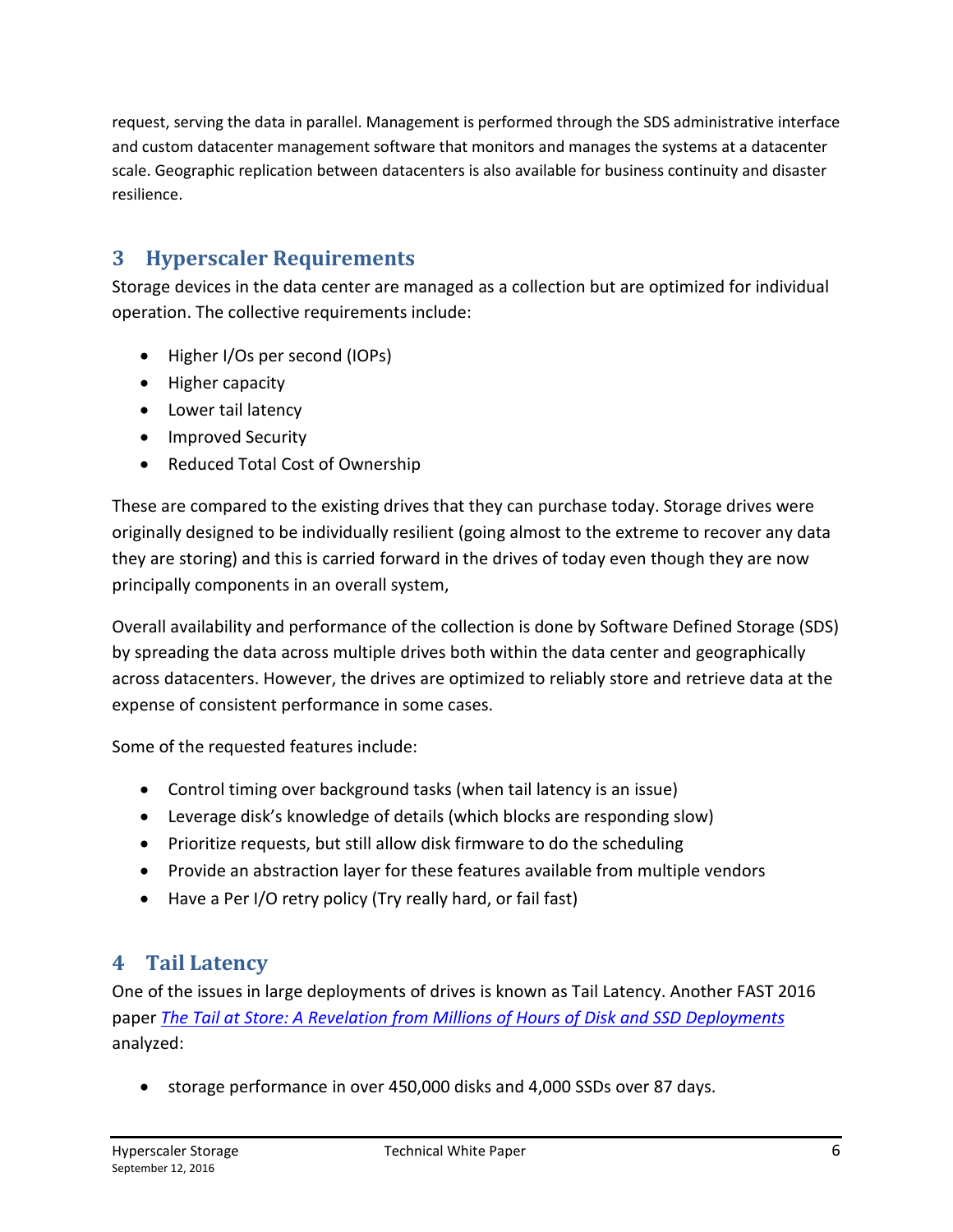- an overall total of 857 million (disk) and 7 million (SSD) drive hours.
- a small proportion of very slow responses from the media:
	- o 0.2% of the time, a response to a particular I/O is more that 2x slower than the other I/Os in the same RAID group (e.g. one of the drives was slow in responding)
	- o And 0.6% for SSD.
- As a consequence, disk and SSD-based RAID stripes experience at least one slow drive (i.e., storage tail) 1.5% and 2.2% of the time respectively.

Tail Latency is due to SDS spreading the data across multiple drives and issuing requests in parallel. The slowest drive will thus delay the overall response. In most cases, the data from that slow drive is already available to form the response either from another drive with the same data, or via erasure coded redundancy. Striping over a larger number of drives would likely increase the probability of seeing this tail latency.

#### **5 Tail Latency Remediation**

A potential solution to tail latency is to provide a retry policy hint during an I/O operation to indicate that the operation is part of a stripe with redundant data from multiple drives and should favor response time over data recovery. The drive would then interpret this policy to minimize retries and return an error rather then spend inordinate time trying to recover the data. The SDS can then supply the missing data from the redundant copies and form the response in a timely manner, eliminating the tail latency.

The custom datacenter management software that is monitoring the drives and their response times may mark drives that are slow in returning the data as offline. The SDS then finds other drives to use in order to restore the redundant copies of data. While this can help in eliminating the tail latency, it may be just one part of the drive that has the slow response time. Taking the drive offline then requires a field replacement, but not immediately. The drive might be replaced during a periodic maintenance pass through the datacenter.

If one part of the drive has slow response times and the drive could detect those slow areas of its media, then it may be able to remap the LBAs to spare media. This action would prevent the datacenter management software from taking the drive offline. Because this would consume the spare media faster than the remapping that is typically only done only on media failure, a means of increasing the amount of spare capacity is needed. A drive vendor might also initially ship drives with additional spare capacity for this purpose.

#### **6 Initiatives that address Hyperscaler Requirements**

A number of existing standards and proposed new features are intended to address the requirements of Hyperscale customers. We describe the initiatives and show how they address the requirements below.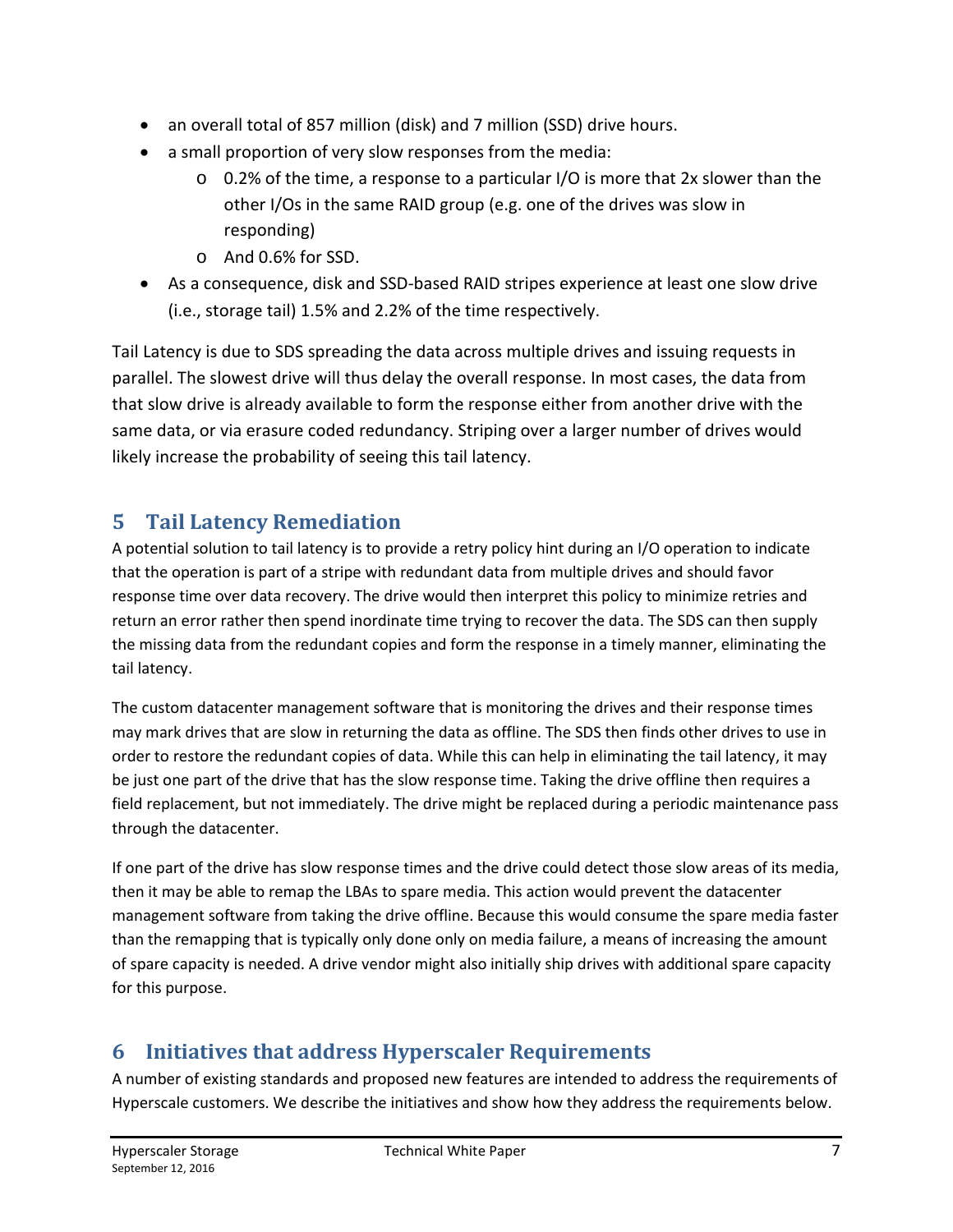## **Drive Truncation and Storage Element Depopulation**

There are two related efforts currently being worked in both T10 (SAS) and T13 (SATA) standards organizations. Repurposing Depopulation is a proposal to enable identification of slow media and indicate to the host that such locations have been identified. The host can then discover these identified regions and request that the drive remove these regions from service. A REMOVE ELEMENT AND TRUNCATE command will then truncate the LBA range, removing the slow media and essentially producing a drive with a reduced capacity. No guarantees are provided regarding data preservation. The SDS would then treat this as a new drive and use it for data as if it was just added.

Data Preserving Depopulation also enables identification of slow media, but enables the host to preserve the data that is in the LBA locations that will be truncated, moving it to an alternate location. Valid data that is located in the non-truncated LBA space is preserved. This is useful for storage systems with a fixed size RAID or other striping where the drive will need to be rebuilt as part of that stripe, speeding the rebuild process.

#### **Streams**

Streams is a concept that associates multiple blocks with an upper level construct such as a file or object. It is likely that all these blocks will be deleted as a group and therefore knowledge of this grouping can reduce garbage collection of unused write locations. SSDs can consolidate the LBAs associated with the stream into one or more write blocks. When used with the TRIM command or UNMAP command, entire write blocks can then be erased. This improves performance and minimizes write amplification due to garbage collection. This also improves the life of the device. For the NVMe interface this is part of the Directives proposal targeted at version 1.3. For SAS, this is supported by the WRITE STREAM command among others. In SBC-4 this is the Stream Control sub-clause 4.24. For SATA, proposals are being processed.

## **Advanced Background Operations**

Drives do perform operations asynchronously from host requests. These operations may include:

- Garbage Collection
- Scrubbing
- Remapping
- Cache flushes
- Continuous Self Test

These operations may delay an I/O operation from a host and lead to tail latency. By giving the host some ability to affect the scheduling of these operations, these background operations may be scheduled at a time that reduces the impact on I/O operations, reducing the impact of this effect on tail latency.

Advanced Background Operation proposals are targeted for the NVMe interfaces. For NVMe this work is a proposal targeted at version 1.3. For SAS, this work has added a BACKGROUND CONTROL command as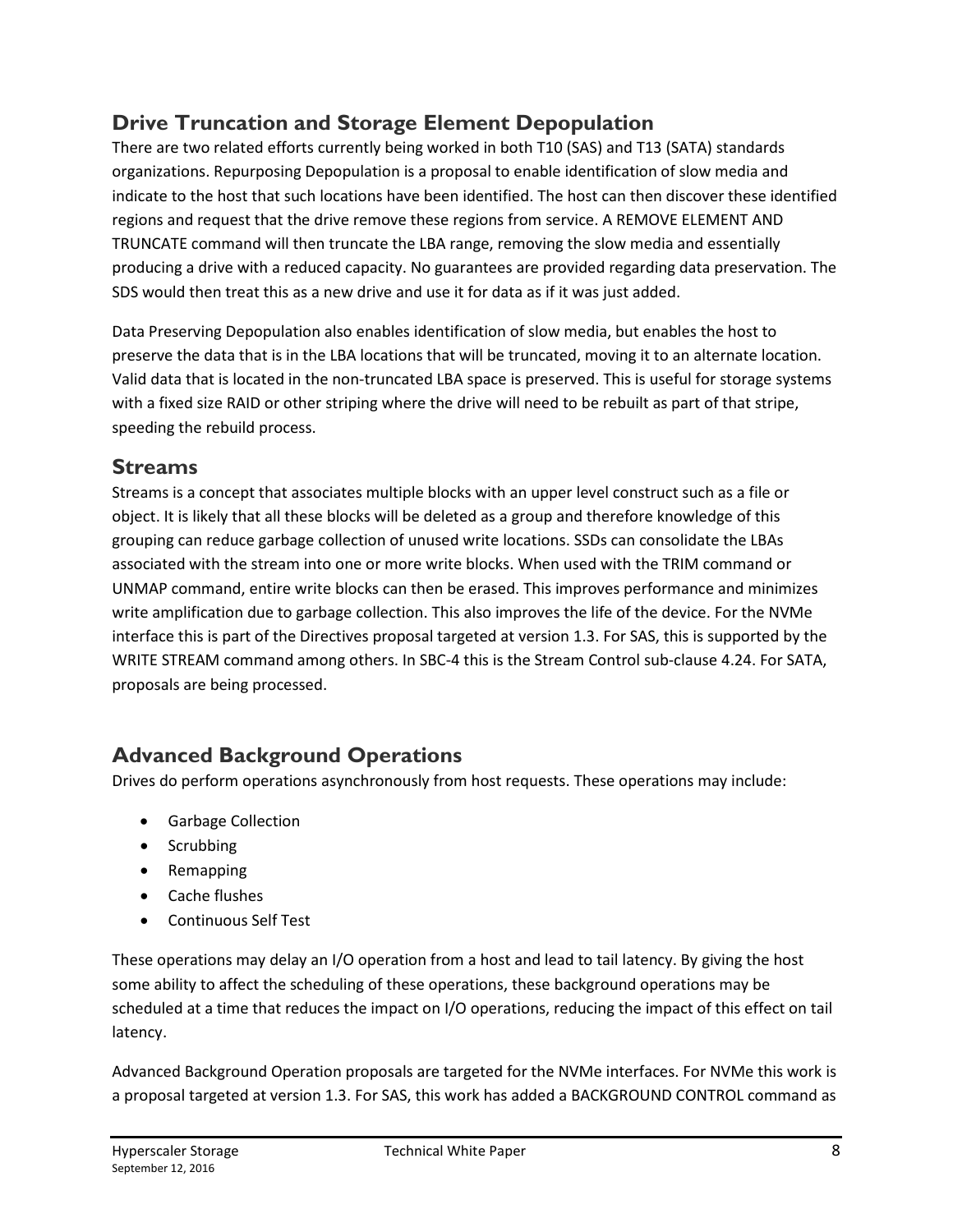defined in SBC-4 Background Operation Control. For SATA, this work is defined in ACS-4 Advanced Background Operations feature set.

# **Open Channel SSDs**

An Open Channel SSD is a solid state drive which does not have a full firmware Flash Translation Layer (FTL), but instead presents the full physical address space of the storage media to a host. The FTL is then run on the host and may communicate through an interface such as NVMe. An open source implementation of the required FTL is typically used to achieve wear leveling, garbage collection and sparing. This gives the Hyperscale customer control over the access to the physical media allowing it to control the FTL processes. The SDS is then able to manage tail latency. Th[e LightNVM](http://lightnvm.io/) project has software to enable these types of devices. Using this software, the bad block management, metadata persistence and extensions to support atomic I/O are still required to be handled by firmware on the device. Other approaches may divide the operations between host and device differently.

# **Rapid RAID Rebuild**

For SAS and SATA, when a drive is put into rebuild assist mode (it can be enabled/disabled as needed), the drive does a couple of things differently. It doesn't try so hard to get the data – because in this mode, it is assumed that the host has another copy of the data available somewhere else. This mode can be disabled on a per I/O basis (so that complex error recovery may be done for this I/O).

When an error is detected, the drive tells the host not only about the error on the requested block, but it tells the host about the other errors in a related contiguous chunk (the LBA of the next "good" block). This enables the host to not bother trying to access any of those "already known to be bad" blocks, and go ahead and get the data from the other source for those blocks.

# **I/O Hints**

SAS and SATA support some hints using Logical Block Markup (LBM). Examples of hints that can be used include:

- Subsequent I/O Hint prioritizes this I/O with regard to other I/Os
- Read Sequentiality probability of subsequent reads to this LBA range
	- o Enables intelligent cache pre-fetch
	- o This allows the data to be removed from the cache after it is read
- Write Sequentiality probability of subsequent writes to this LBA range

In SAS, there can be up to 64 LBMs and each LBM contains a combination of hints. Each I/O may reference an LBM.

In SATA the Data Set Management command may assign an LBM to a range of LBAs.

These hints can be used by the SDS to enable the drive to better manage workloads, possibly achieving higher throughput or IOPs.